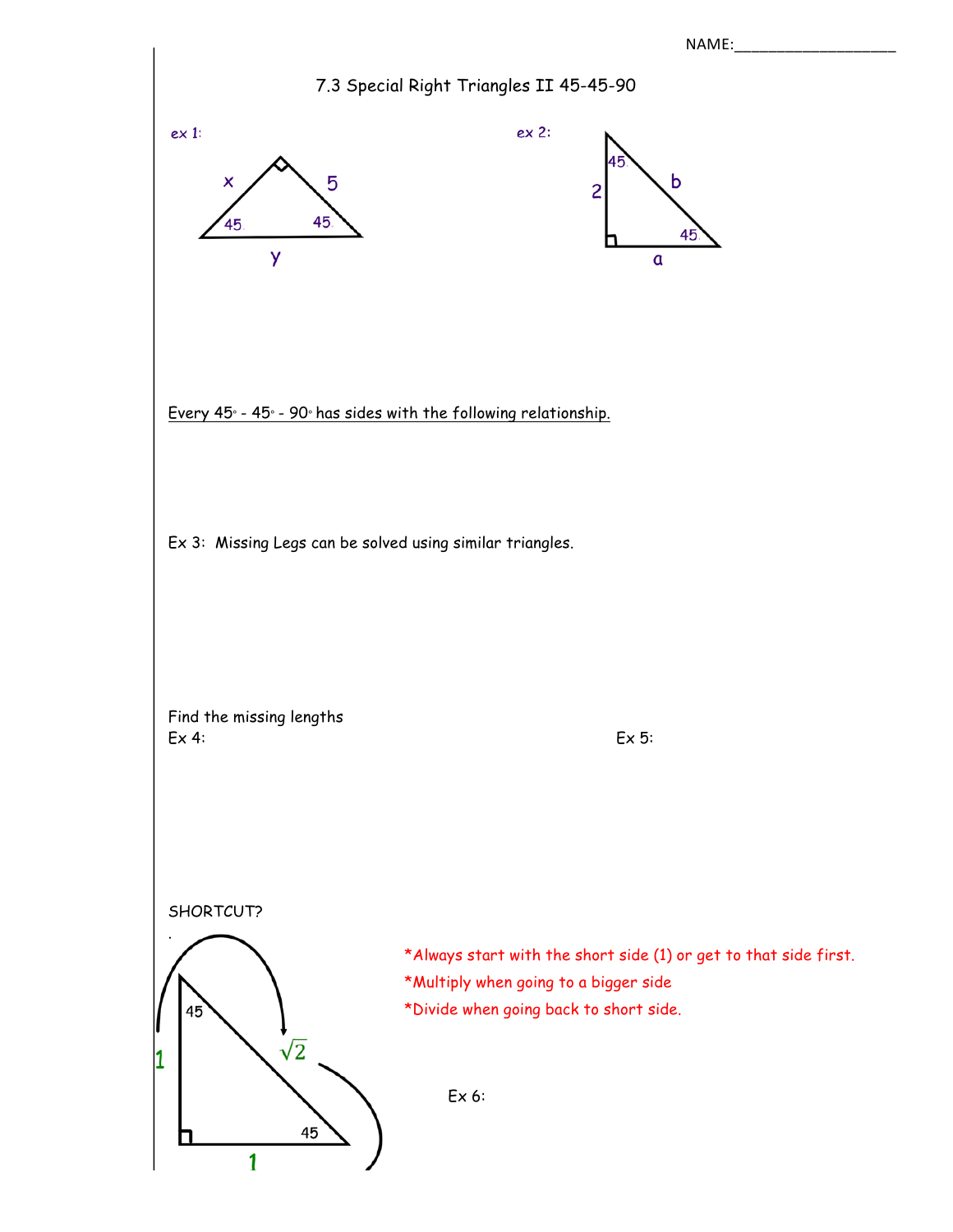|          | Find the missing lengths<br>Ex 7:                              | Ex 8: |
|----------|----------------------------------------------------------------|-------|
|          | Let's take it up a notch! Find x.<br>Ex9:                      |       |
|          | You tryfind the missing legs in simplified radical form.<br>1) | 2)    |
| Summary: |                                                                |       |



 $\mathcal{L}_\mathcal{L} = \{ \mathcal{L}_\mathcal{L} = \{ \mathcal{L}_\mathcal{L} = \{ \mathcal{L}_\mathcal{L} = \{ \mathcal{L}_\mathcal{L} = \{ \mathcal{L}_\mathcal{L} = \{ \mathcal{L}_\mathcal{L} = \{ \mathcal{L}_\mathcal{L} = \{ \mathcal{L}_\mathcal{L} = \{ \mathcal{L}_\mathcal{L} = \{ \mathcal{L}_\mathcal{L} = \{ \mathcal{L}_\mathcal{L} = \{ \mathcal{L}_\mathcal{L} = \{ \mathcal{L}_\mathcal{L} = \{ \mathcal{L}_\mathcal{$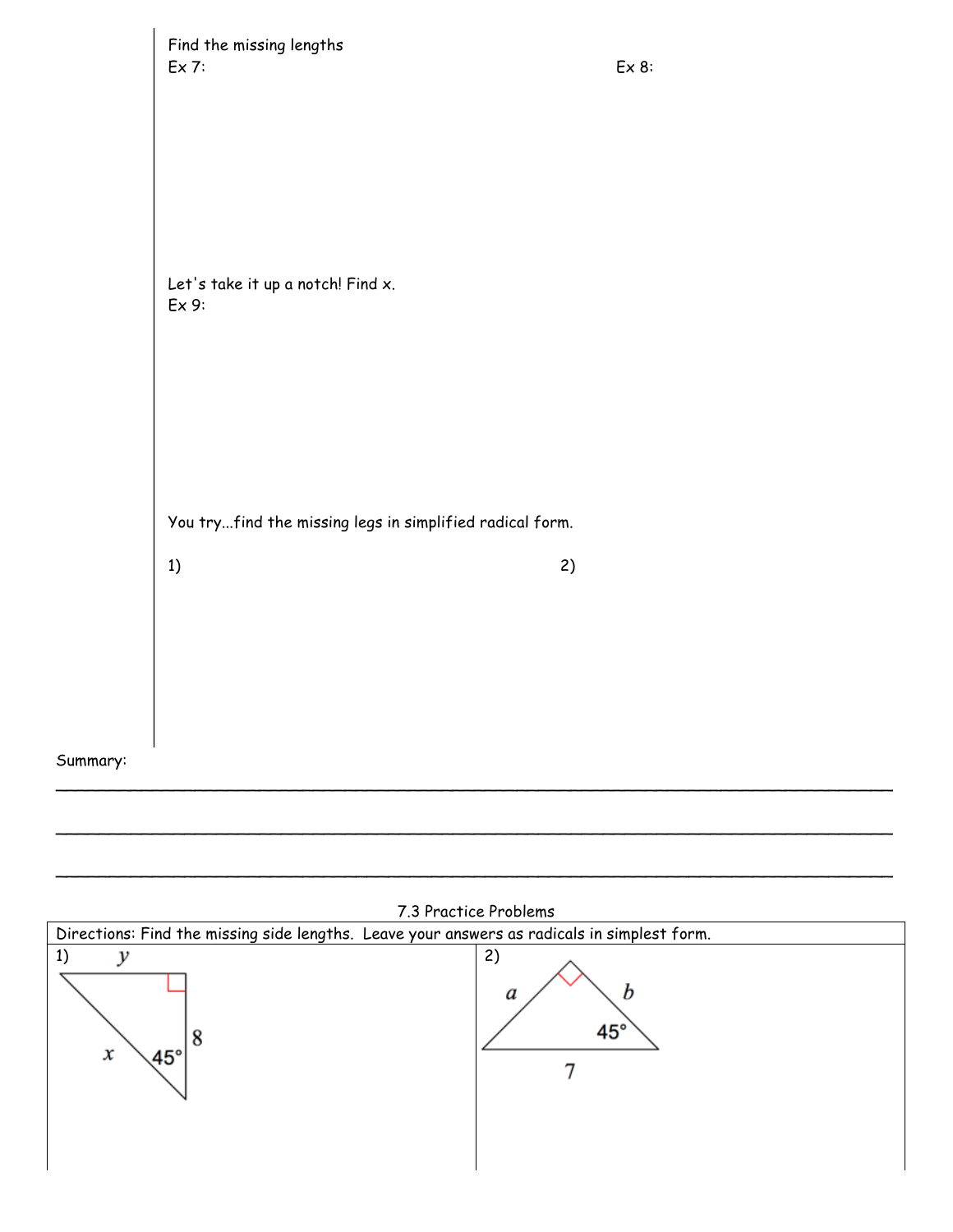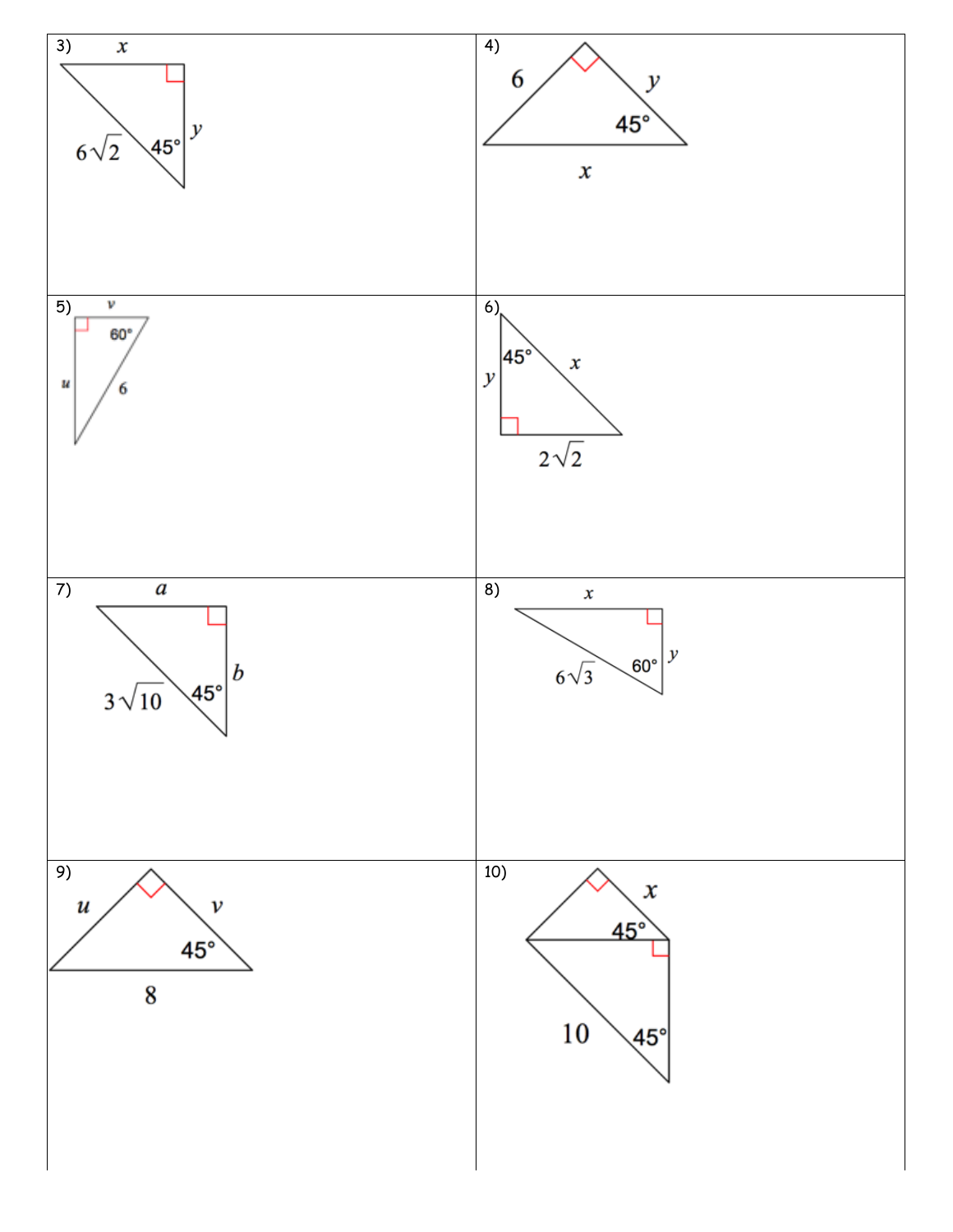

Algebra Review



7.3 APPLICATION and EXTENSION